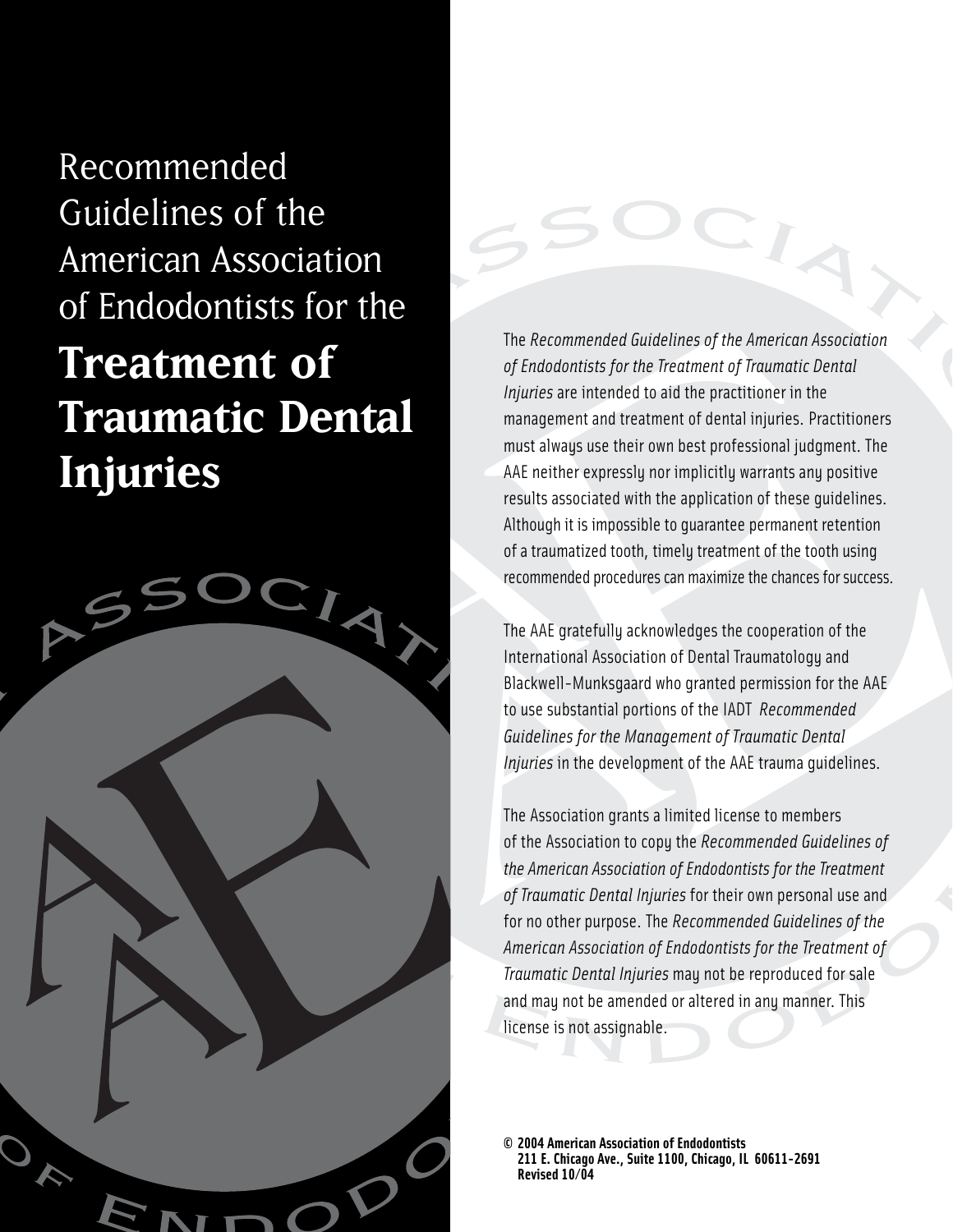|                                           | <b>Concussion</b>                                                                                                                                                | <b>Subluxation</b>                                                                                                                                              | <b>Extrusion</b>                                                                       | <b>Lateral luxation</b>                                                                                                                                                                                                                                                                                                                                                                                                                                                         | <b>Intrusion</b>                                                                                                                                                                                                                                                                                                                                                                                         |
|-------------------------------------------|------------------------------------------------------------------------------------------------------------------------------------------------------------------|-----------------------------------------------------------------------------------------------------------------------------------------------------------------|----------------------------------------------------------------------------------------|---------------------------------------------------------------------------------------------------------------------------------------------------------------------------------------------------------------------------------------------------------------------------------------------------------------------------------------------------------------------------------------------------------------------------------------------------------------------------------|----------------------------------------------------------------------------------------------------------------------------------------------------------------------------------------------------------------------------------------------------------------------------------------------------------------------------------------------------------------------------------------------------------|
| <b>Diagnosis and</b><br>clinical findings | Tooth tender to touch<br>(no displacement, no<br>excessive mobility).                                                                                            | Tooth is tender to touch<br>and mobile, but not<br>displaced.<br>Hemorrhage from<br>gingival crevice possible.                                                  | Elongated mobile tooth.                                                                | The tooth is displaced<br>axially and is usually<br>locked into bone.<br>Not tender to touch, not<br>mobile.<br>Percussion test: high,<br>metallic sound<br>(ankylotic tone).                                                                                                                                                                                                                                                                                                   | Tooth is displaced deeper<br>into the alveolar bone.<br>Not tender to touch, not<br>mobile.<br>Percussion test: high,<br>metallic sound<br>(ankylotic tone).                                                                                                                                                                                                                                             |
| Radiographic assessment<br>and findings   | Take one radiograph<br>(2). No radiographic<br>abnormalities will be<br>found.                                                                                   | Take two radiographs<br>(1, 2). No radiographic<br>abnormalities will be<br>found.                                                                              | Take four<br>radiographs $(1-4)$ .<br>Increased periodontal<br>space apically.         | Take four radiographs<br>$(1-4).$<br>Increased periodontal<br>space is best seen on<br>eccentric or occlusal<br>exposures.                                                                                                                                                                                                                                                                                                                                                      | Take four radiographs<br>$(1-4).$<br>Radiographs not always<br>conclusive.                                                                                                                                                                                                                                                                                                                               |
| <b>Treatment</b>                          | Flexible splint is optional -<br>can be used for the<br>comfort of the patient for<br>7-10 days, or according<br>to trauma diagnoses of<br>adjacent teeth (SA).  | Flexible splint is optional -<br>can be used for the<br>comfort of the patient for<br>7-10 days, or according<br>to trauma diagnoses of<br>adjacent teeth (SA). | Reposition.<br>Stabilize the tooth with a<br>flexible splint for up to 3<br>weeks (A). | Reposition the tooth into<br>normal position (local<br>anesthesia necessary).<br>The tooth must often be<br>extruded (occlusally past<br>the bony lock prior to<br>repositioning).<br>Take one radiograph (2)<br>after repositioning.<br>Stabilize tooth with a<br>flexible splint for up to 3<br>weeks.<br>In case of marginal bone<br>breakdown, usually<br>observed radiographically<br>(don't probe!) after 3<br>weeks, add 3-4 weeks<br>extra splinting time<br>$(A/SA)$ . | Slightly luxate the tooth<br>with forceps.<br>Spontaneous re-eruption<br>(teeth with incomplete<br>root formation) is possible<br>but not predictable,<br>orthodontic repositioning<br>(teeth with completed<br>root formation) or surgical<br>repositioning is performed.<br>In case of completed<br>root formation, perform<br>prophylactic extirpation<br>of the pulp 1-3 weeks<br>after injury (SA). |
| <b>Patient instruction</b>                | Soft diet.<br>Brush teeth with a soft toothbrush after each meal.<br>Use of chlorhexidine mouthrinse (0.12%) twice a day for 2 weeks.<br>Follow up (see Table 2) |                                                                                                                                                                 |                                                                                        |                                                                                                                                                                                                                                                                                                                                                                                                                                                                                 |                                                                                                                                                                                                                                                                                                                                                                                                          |

# ■ TABLE 1. **Treatment guidelines for luxated permanent teeth**

Radiographs: (1) occlusal (2) periapical central angle (3) periapical mesial eccentric (4) periapical distal eccentric Treatment urgency: A = Acute (within a few hours) SA = Subacute (within 24 hours) D = Delayed (more than one day)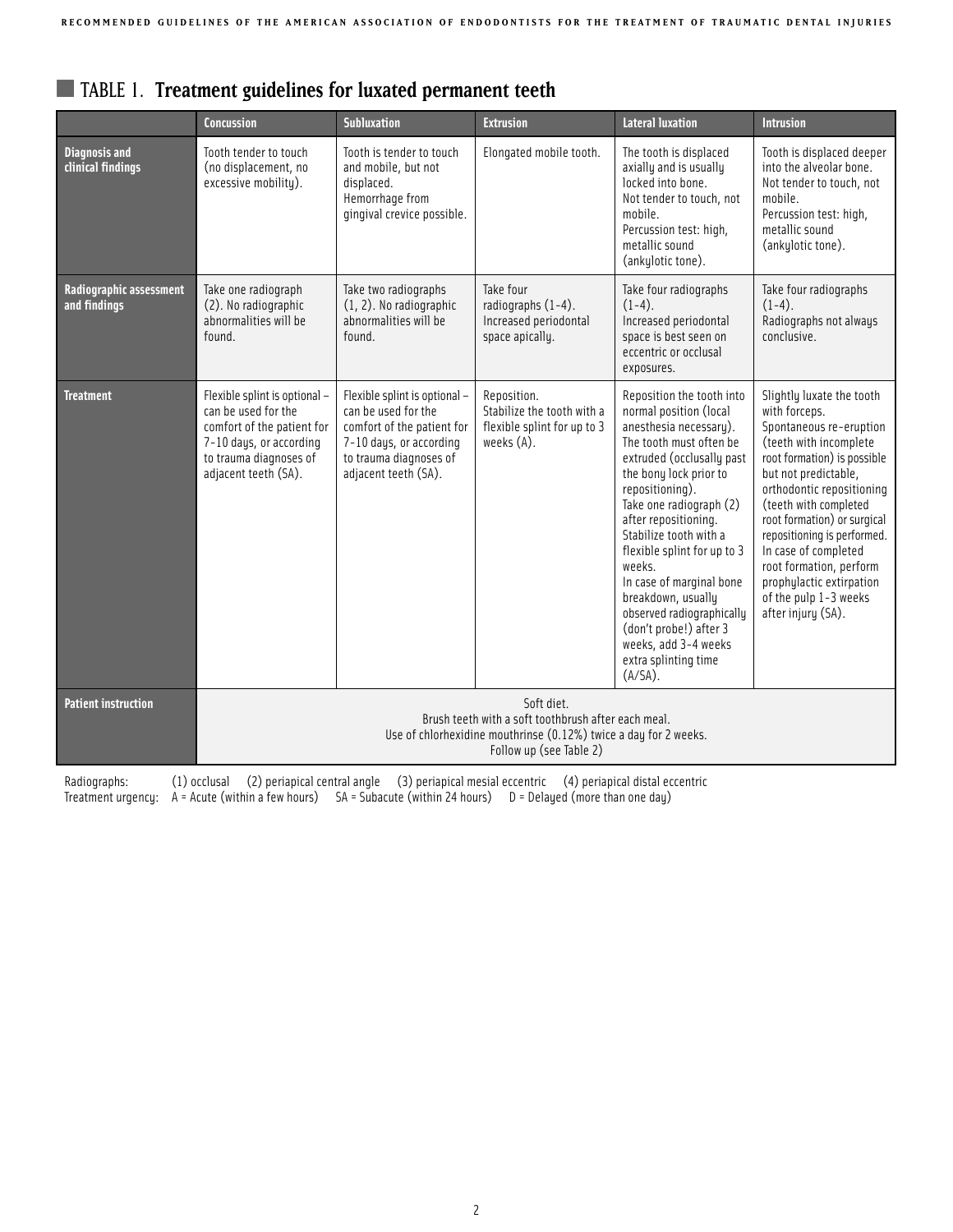|  |  |  |  |  | TABLE 2. Follow up procedures for luxated permanent teeth |
|--|--|--|--|--|-----------------------------------------------------------|
|--|--|--|--|--|-----------------------------------------------------------|

| <b>Time</b>        | <b>Concussion/Subluxation</b> | <b>Extrusion</b> | Lateral luxation | <b>Intrusion</b> |
|--------------------|-------------------------------|------------------|------------------|------------------|
| Up to 3 weeks      | $S + C(2)$                    | $S+C(2)$         | $S + C(3)$       |                  |
| 6-8 weeks          | C(1)                          | C(2A)            | C(2A)            | C(3)             |
| 6 months           | C(2A)                         | C(2A)            | C(3)             | C(3)             |
| 1 year             | C(1)                          | C(2A)            | C(2A)            | C(3)             |
| Yearly for 5 years | ΝA                            | C(2A)            | C(2A)            | C(3)             |

S = Splint removal NA = Not applicable

C = Clinical radiographic examination. Success/Failure includes some but not necessarily all of the following:

1 *Success* – asymptomatic, positive sensitivity, continued root development (immature teeth), intact lamina dura periradicularly

*Failure* – symptomatic, negative sensitivity, root does not develop (immature teeth), periradicular radiolucencies

2 *Success* – minimal symptoms, slight mobility, no excessive lucency periradicularly Failure – severe symptoms, excessive mobility, clinical and radiographic signs of periodontitis. Initiate endodontics if closed apex and extent of displacement will likely result in necrosis.

(2A) *Success* – asymptomatic, clinical and radiographic signs of normal or healed periodontium. Marginal bone height corresponds to that seen radiographically after repositioning.

*Failure* – symptoms and radiographic sign consistent with periodontitis, negative sensitivity, breakdown of marginal bone – splint for additional period 3-4 weeks; initiate endodontic treatment if not previously initiated, chlorhexidine mouthrinse.

3 *Success* – tooth in place or erupting, intact lamina dura, no signs of resorption.

*Failure* – tooth locked in place/ankylotic tone; radiographic signs of apical periodontitis, external inflammatory resorption or replacement resorption.

## ■ TABLE 3. Treatment guidelines for avulsed permanent teeth with closed apex

| <b>Diagnosis and clinical situation</b> | The tooth has already been replanted.<br>The tooth has been kept in special<br>storage media, milk, saline or saliva. The<br>extra-oral dry time is <60 minutes.                                                                                                                                                                                              |                                                                                                                                                                                                                                                                                                                                                | Extra-oral dry time is >60 minutes.                                                                                                                                                                                                                                                                                                                                                                        |
|-----------------------------------------|---------------------------------------------------------------------------------------------------------------------------------------------------------------------------------------------------------------------------------------------------------------------------------------------------------------------------------------------------------------|------------------------------------------------------------------------------------------------------------------------------------------------------------------------------------------------------------------------------------------------------------------------------------------------------------------------------------------------|------------------------------------------------------------------------------------------------------------------------------------------------------------------------------------------------------------------------------------------------------------------------------------------------------------------------------------------------------------------------------------------------------------|
| <b>Treatment</b>                        | Clean affected area with water spray,<br>saline or chlorhexidine.<br>Do not extract the tooth (SA).                                                                                                                                                                                                                                                           | If contaminated, clean the root surface<br>and apical foramen with a stream of<br>saline.<br>Remove the coagulum from the socket<br>with a stream of saline.<br>Examine the alveolar socket. If there is<br>a fracture in the socket wall, reposition<br>it with a suitable instrument.<br>Replant slowly with slight digital<br>pressure (A). | Remove debris and necrotic periodontal<br>ligament.<br>Remove the coagulum from the socket<br>with a stream of saline.<br>Examine the alveolar socket. If there<br>is a fracture of the socket wall.<br>reposition it with a suitable instrument.<br>Immerse the tooth in any available<br>sodium fluoride solution for a<br>minimum of 5 minutes.<br>Replant slowly with slight digital<br>pressure (SA). |
| <b>Additional treatment</b>             | Suture gingival laceration, especially in the cervical area.<br>Verify normal position of the replanted tooth radiographically.<br>Apply a flexible splint for 1-2 weeks.                                                                                                                                                                                     |                                                                                                                                                                                                                                                                                                                                                | Suture gingival laceration, especially<br>in the cervical area. Verify normal<br>position of the replanted tooth<br>radiographically. Apply a flexible<br>splint for 4-6 weeks.                                                                                                                                                                                                                            |
| <b>Antibiotics</b>                      | Administer systemic antibiotics: Doxycycline 2x per day for 7 days at appropriate dose for patient age and<br>weight, or penicillin 4x per day for 7 days at appropriate dose for patient age and weight.<br>Refer to physician to evaluate need for a tetanus booster if avulsed tooth has come in contact with soil or if<br>tetanus coverage is uncertain. |                                                                                                                                                                                                                                                                                                                                                |                                                                                                                                                                                                                                                                                                                                                                                                            |
| <b>Patient instruction</b>              | Soft diet for 2 weeks.<br>Brush teeth with a soft toothbrush after each meal.<br>Use a chlorhexidine mouthrinse (0.12%) twice a day for 1 week.<br>Follow up (see Table 5)                                                                                                                                                                                    |                                                                                                                                                                                                                                                                                                                                                |                                                                                                                                                                                                                                                                                                                                                                                                            |

Treatment urgency: A = Acute (within a few hours) SA = Subacute (within 24 hours) D = Delayed (more than one day)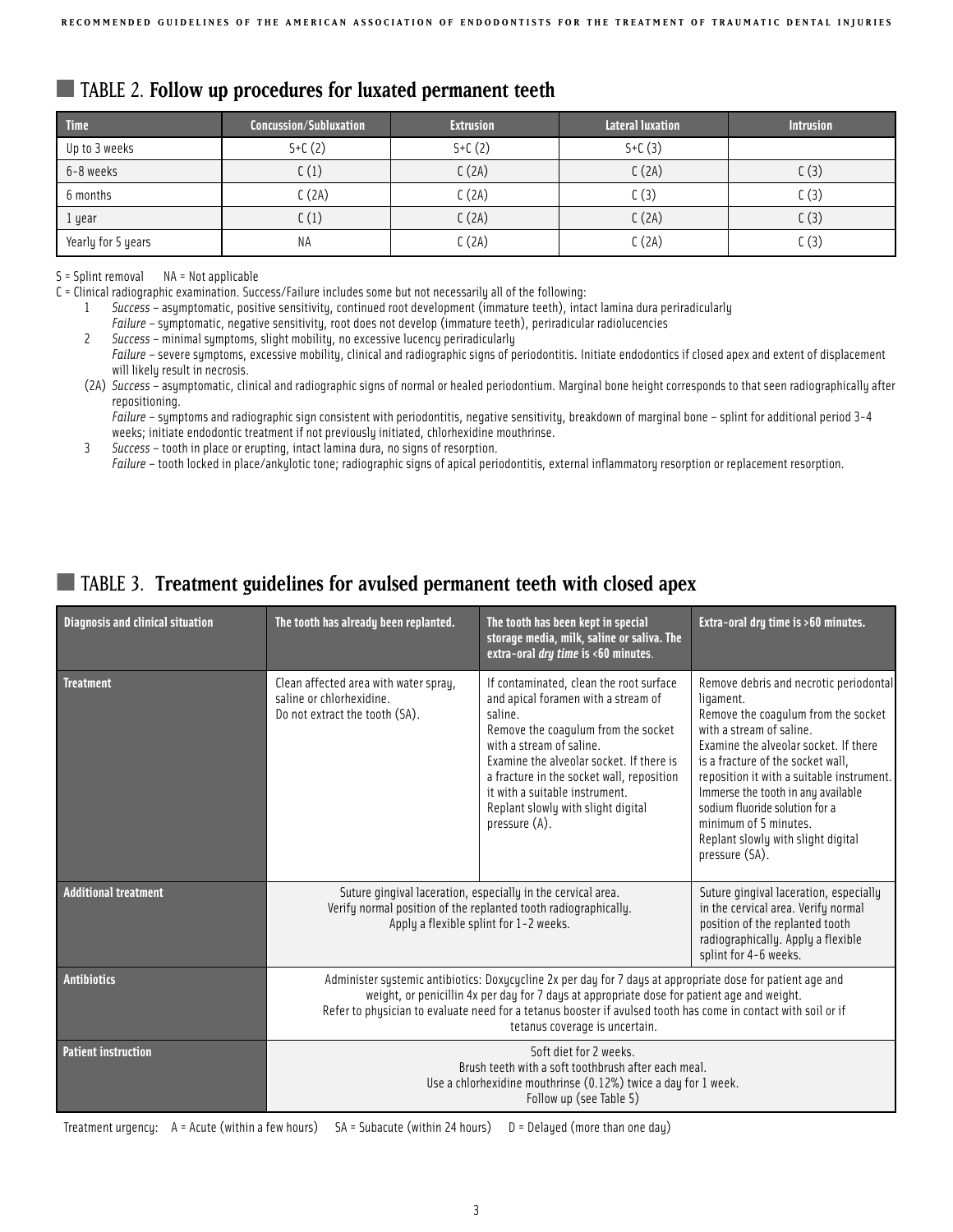| a lable 4. Treatment guidelines for avuised permanent teeth with open apex |                                                                                                                                                                           |                                                                                                                                                                                                                                                                                                                                                                                                                               |                                        |  |  |
|----------------------------------------------------------------------------|---------------------------------------------------------------------------------------------------------------------------------------------------------------------------|-------------------------------------------------------------------------------------------------------------------------------------------------------------------------------------------------------------------------------------------------------------------------------------------------------------------------------------------------------------------------------------------------------------------------------|----------------------------------------|--|--|
| <b>Diagnosis and clinical situation</b>                                    | The tooth has already been replanted.                                                                                                                                     | The tooth has been kept in special<br>storage media, milk, saline or saliva. The<br>extra-oral dry time is <60 minutes.                                                                                                                                                                                                                                                                                                       | Extra-oral dry time is >60 minutes.    |  |  |
| <b>Treatment</b>                                                           | Clean affected area with water spray,<br>saline or chlorhexidine rinse.<br>Do not extract the tooth (SA).                                                                 | If contaminated, clean the root surface<br>and apical foramen with a stream of<br>saline.<br>Place the tooth in doxucucline<br>$(-100 \text{ mg}/20 \text{ ml}$ saline).<br>Remove the coagulum from the socket<br>with a stream of saline.<br>Examine the alveolar socket. If there is<br>a fracture to the socket wall, reposition<br>it with a suitable instrument.<br>Replant slowly with slight digital<br>pressure (A). | Replantation usually is not indicated. |  |  |
| <b>Additional treatment</b>                                                | Suture gingival laceration, especially in the cervical area.<br>Verify normal position of the replanted tooth radiographically.<br>Apply a flexible splint for 1-2 weeks. |                                                                                                                                                                                                                                                                                                                                                                                                                               |                                        |  |  |

**Antibiotics Administer systemic antibiotics: Penicillin V** 4x per day for 7 days at appropriate dose for patient age and weight;

or, for patients not susceptible to tetracycline staining, Doxycycline 2x per day for 7 days at appropriate dose for patient age and weight. Refer to physician to evaluate need for a tetanus booster if avulsed tooth has come into contact with soil or tetanus coverage is uncertain.

> Brush teeth with a soft toothbrush after each meal. Use a chlorhexidine mouthrinse (0.12%) twice a day for 1 week. Follow up (see Table 5)

## ■ TABLE 4. **Treatment guidelines for avulsed permanent teeth with open apex**

Treatment urgency: A = Acute (within a few hours) SA = Subacute (within 24 hours) D = Delayed (more than one day)

**Patient instruction** Soft diet for 2 weeks.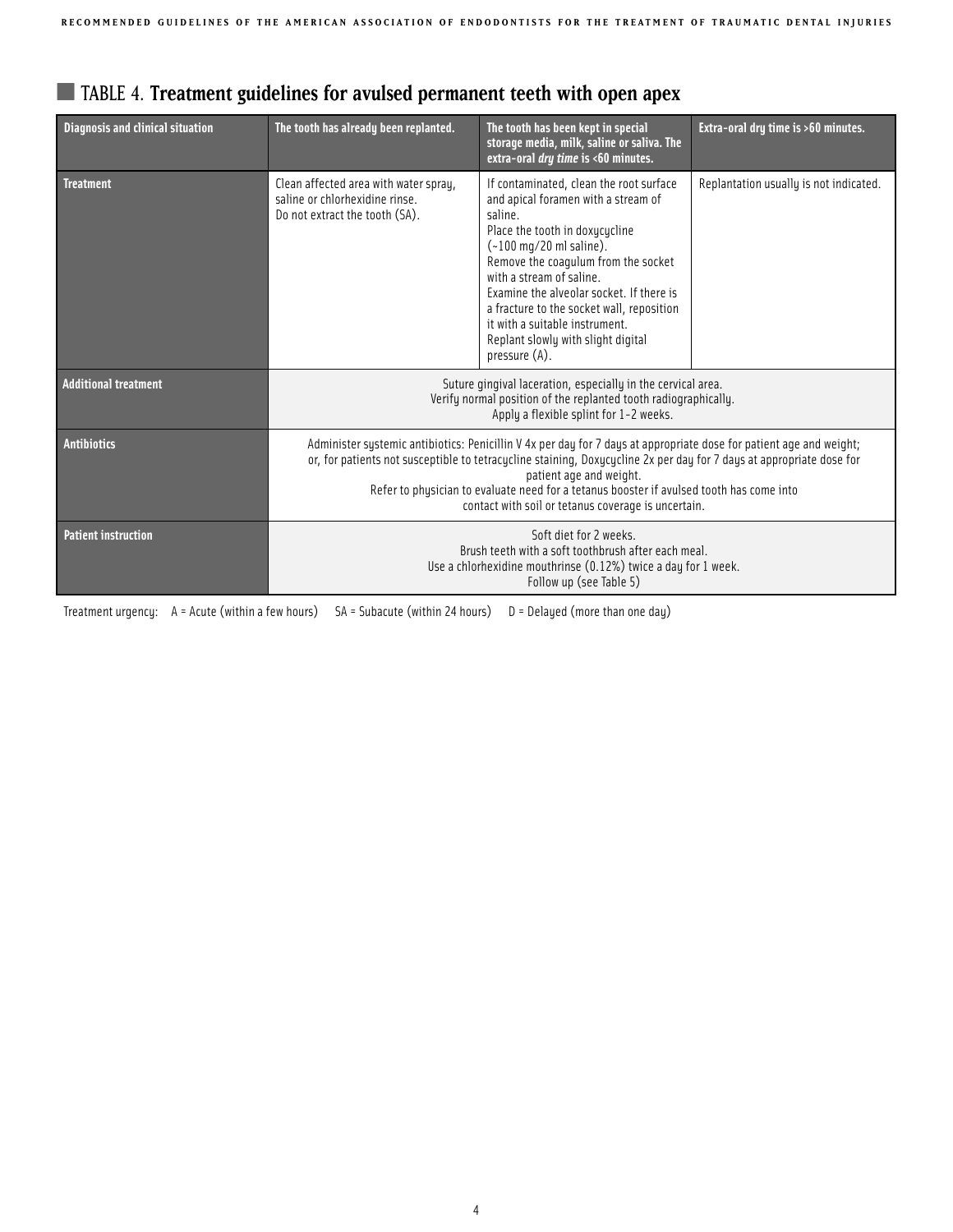## ■ TABLE 5. **Follow-up procedures for avulsed permanent teeth**

| Time               | Closed apex                      | Open apex                                                        |
|--------------------|----------------------------------|------------------------------------------------------------------|
| 1-2 weeks          | S; Initiate endodontic treatment | S; Intiate endodontic treatment or monitor for revascularization |
| 2-3 weeks          |                                  |                                                                  |
| 3-4 weeks          |                                  |                                                                  |
| 6-8 weeks          |                                  |                                                                  |
| 6 months           |                                  |                                                                  |
| 1 year             |                                  |                                                                  |
| Yearly for 5 years |                                  |                                                                  |

S = Splint removal C = Clinical and radiographic examination

#### **Possible outcomes: Close**

| ed Apex |                                |                                                                                                                           |
|---------|--------------------------------|---------------------------------------------------------------------------------------------------------------------------|
|         | $(1)$ Satisfactory outcome –   | Clinical: asymptomatic, normal mobility, normal sound on percussion                                                       |
|         |                                | <i>Radiographic:</i> no periradicular radiolucencies indicative of progressive external inflammatory root resorption      |
|         |                                | (>2x normal lamina dura) or loss of lamina dura indicative of ankylosis and replacement resorption                        |
|         | $(2)$ Unsatisfactory outcome - | <i>Clinical:</i> sumptomatic and/or high pitch percussion sound                                                           |
|         |                                | <i>Radiographic:</i> periradicular radiolucencies in the root and bone, or radiographic replacement of the root with bone |

Endodontic treatment: At 7-10 days endodontic treatment should be initiated and calcium hydroxide placed. Calcium hydroxide can be replaced by gutta-percha when an intact lamina dura can be traced around the entire root surface. Usually, if the root canal treatment is initiated at the end of the ideal 7-day period, external inflammatory root resorption is prevented, and obturation can take place within a month. If, however, the endodontic treatment is initiated when root resorption is already visible, calcium hydroxide is needed for an extended period before obturation can take place. The status of the lamina dura and the presence of the calcium hydroxide in the canal should be evaluated every 3 months.

### **Open Apex**

(1) **Satisfactory outcome** – *Clinical:* asymptomatic, normal mobility and eruption pattern, normal sound on percussion, positive sensitivity test *Radiographic:* As with closed apex. *Continued root development, pulp lumen obliteration is very common.* (2) **Unsatisfactory outcome –** *Clinical:* symptomatic and/or high pitched percussion sound, tooth in infra-occlusion *Radiographic:* As with closed apex. *Root fails to develop; the pulpal lumen does not change in size.*

**Endodontic treatment:** If revascularization is a possibility, avoid endodontic treatment unless obvious signs of failure are present. Sensitivity test may take up to 3 months to respond positively. If endodontic treatment is necessary, follow recommendations for apexification.